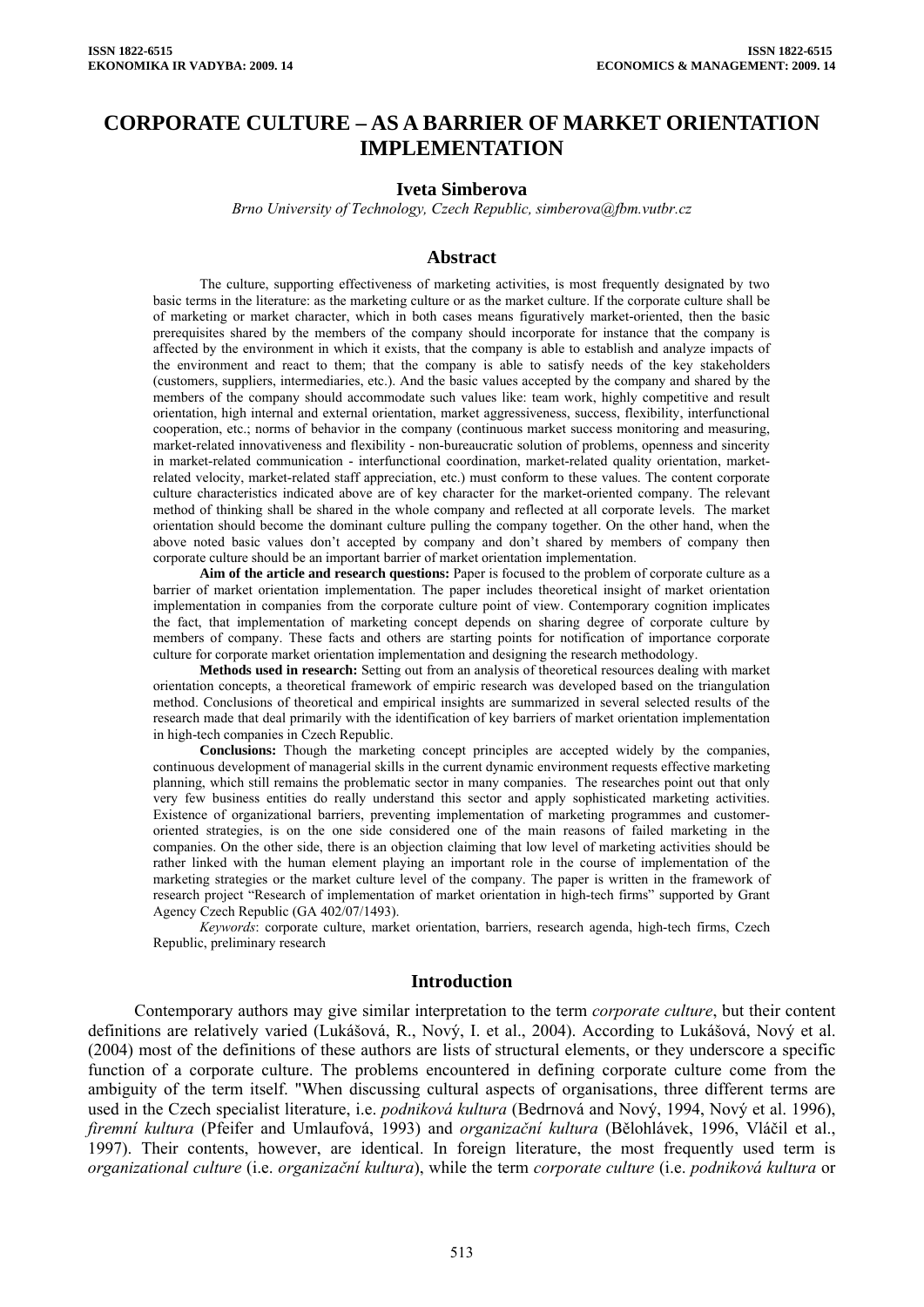*firemní kultura*) is less frequent." (Lukášová, Nový et al. 2004, p 21). Lukášová, Nový et al. (2004, p 22) proposed a generalization of the current interpretations in the following definition: "Organizational culture can be defined as a set of basic assumptions, values, attitudes and standards of behaviour that are shared within the organisation and are expressed in the thinking, feeling and behaviour of the members of the organisation and in the artefacts of tangible and intangible nature." These authors also note that authors agree mainly in that organisational culture needs to be viewed as a multidimensional phenomenon, elements of the organisational culture representing its basic structural and functional elements are structured into several mutually dependent layers, and the artefacts and behaviour need to be considered as the external perceptible layer of the organisational structure, which is determined by the internal, invisible layers of the organisational structure. "The principal parameters of culture that determine its functionality in an organisation are the content and strength of the organisational culture" (Lukášová, Nový, 2004, p. 32). The content of culture is represented by basic levels (assumptions, values and standards of behaviour shared in the firm and outwardly represented by means of behaviour and artefacts. Corporate culture strength defines the extent to which these elements of individual levels are being shared by members of the firm, which significantly influences the firm's operation. The content determines whether this influence will be a positive or a negative influence. Weak corporate culture means that there is very little sharing of common assumptions, values and standards of behaviour among members of the firm, and their behaviour is more influenced by their individual characteristics, i.e. personal characteristics, values and standards of behaviour.

When delineating corporate culture, it is also important to take into account what functions it performs in the firm. According to Lukášová, Nový et al. (2004), the functions can be summarized as follows:

- − to reduce conflicts in the firm
- − to provide continuity, to mediate and facilitate coordination and control
- − to reduce workers' uncertainty and to enhance their satisfaction and feeling of emotional well-being
- − to provide incentives (i.e. serves as a source of motivation) and, if it is sufficiently
- − intensive and contextually relevant, it is a competitive advantage.

Through the functions it performs in the firm, it influences the behaviour of people within the firm as well as the firm's behaviour towards its external environment. With respect to the implementation of market orientation in the firm, it is also important to mention the relationship between corporate culture, strategy and the environment. Corporate culture greatly influences the setting up of strategies as well as their implementation. The content of corporate culture is expressed in the workers' everyday behaviour, and it may be a major positive factor for strategy implementation or, on the contrary, a potential hindrance to it. If the firm's strategy is clearly and precisely formulated and in line with the content of strong corporate culture, then the culture will act in support of strategy implementation. In its turn, strategy influences the content of corporate culture. It is expected that strategy will be communicated by means of the mission, detailed into a system of objectives and procedures for their attainment. If successfully implemented, it will produce the results expected, people will identify themselves with it, and it will transform itself into an approved pattern of behaviour which will be passed on as "the way things are done in this firm". The ideal situation is not a complete harmony between the strategy content and the culture content. A certain level of conflict creates space for new strategies. The source of the conflict is the adaptation of culture to the environment.

### **Strong culture: its pros and cons**

The pros and cons of a strong corporate culture are best characterized with respect to their impact on the company's performance. The most important advantages include the fact that a strong culture produces harmony in the workers' perception and way of thinking, regulates their behaviour and provides for the sharing of common values and objectives. Corporate culture thus becomes a major source of coherence in the company, and a source of motivation for its workers. With respect to disadvantages, the authors emphasize mainly the focus of such firms on their past history, their disregard of signals from the environment, lack of ability to think in alternatives, and resistance to change.

### **Corporate culture content adequacy**

Corporate culture can, to a larger or smaller extent, activate and steer workers. The question is whether it can also help improve the firm's performance. To put the question more precisely, what is the adequate content of corporate culture that will enhance the firm's performance. Many authors (Scholz, 1987,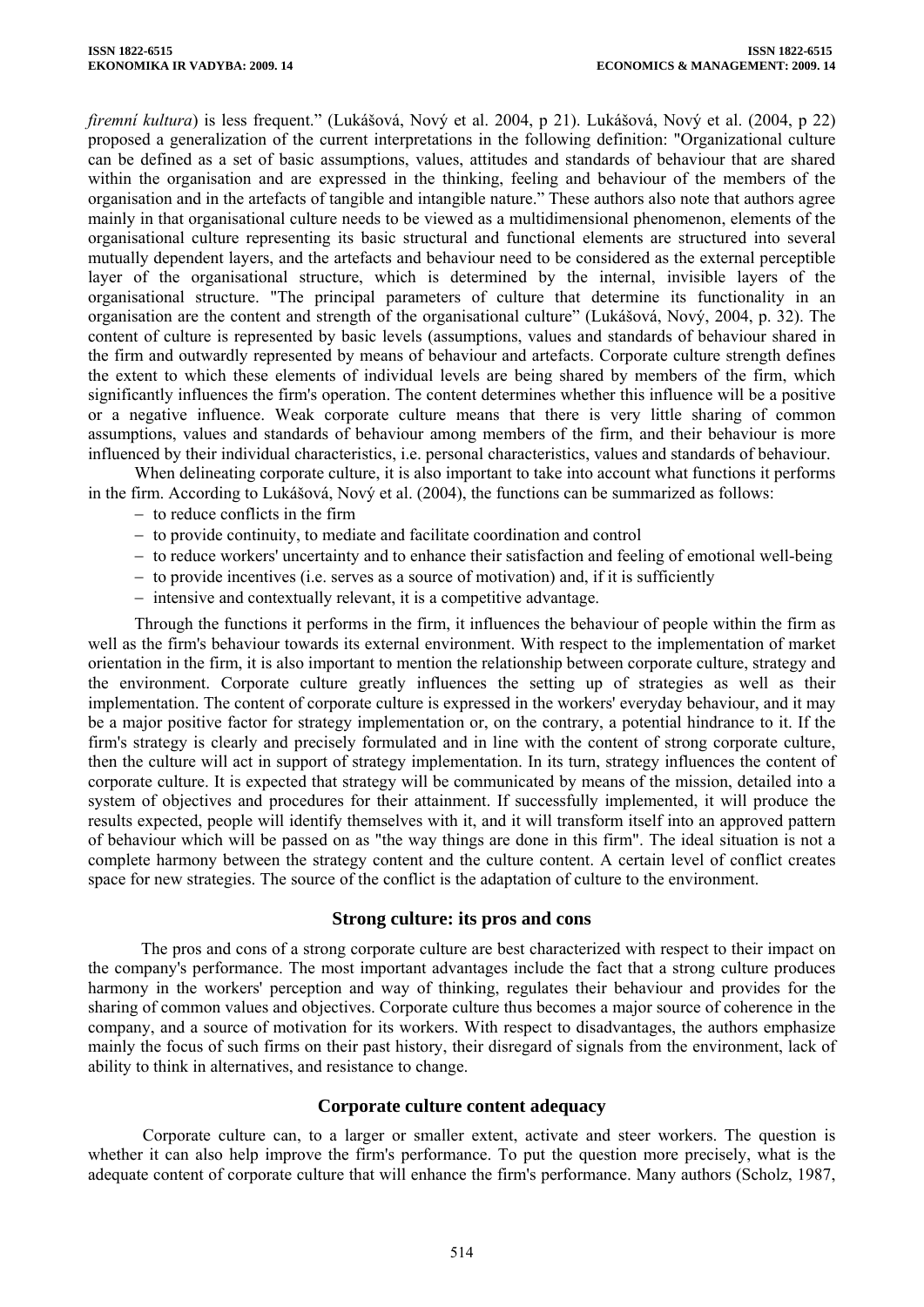Kotter and Hesket, 1992, Brown, 1995, Cameron and Quinn, 1999 and others) agree that corporate culture must be contextually and strategically adequate. That means that it is in harmony with the requirements of the environment in which it exists, and that it is in harmony with the firm's strategy content. **If the firm's strategy is strong and in line with the content of strong corporate strategy, then by supporting the implementation of that strategy it also supports the firm's performance.** From this we may deduce that the most important for implementation is the harmony (identification) between strategy and culture. The extent to which the identification has taken place will then influence the success of implementation and overall business performance. In different types of culture, different procedures, methods, types of organisation and management styles may be effective (Cameron, Quinn, 1999). The contextual and strategic adequacy of corporate culture is also reflected in the managerial practices and company management styles used. Among the multitude of models that have been produced in an attempt to describe the contents and strengths of corporate cultures, the most detailed and frequently cited in specialists literature is the Competing Values Model (CVM), which incorporates the extent of the organisation's (external or internal) orientation to the requirements of the environment, and also the degree of flexibility and stability *vis-à-vis* the environment. It is the model that best responds to the latest theoretical postulates of market orientation with respect to its targeting to both internal and external elements and activities that affect the firm's operation and thus help enhance its performance.

# **Competing Values Model – starting point for corporate culture measuring**

The Competing Values Model has been developed by Bob Quinn and John Rohrbaugh (1983) a developed fully by Cameron and Quinn (1999). The original intentions to prove relation and link between the corporate culture and corporate performance have lead to the unplanned outlet: to the corporate culture content through research of the organizational effectiveness criteria (Lukášová, Nový et all., 2004). Within the framework of this research the authors have established two core dimensions, creating axes of their model of corporate effectiveness: flexibility versus control and internal versus external focus. The developed Cameron's and Quinn's model of four cultural corporate orientations has been based on it afterwards. Each of four model quadrants represents a certain set of corporate effectiveness indicators. The model axes are based on the model of cultural types (Quinn (1988) and Cameron and Freeman (1991) and are described as follows: 1. organic processes (characterized by flexibility and spontaneity) versus mechanical processes (characterized by control, stability and order) and 2. internal focus (characterized by integration and maintaining activities) versus external focus (characterized by differentiation and competitiveness). Four quadrants, reflecting four cultural types, are created in the point of intersection of these axes. Cameron and Quinn (1999) have elaborated this scheme into the competing values model of four cultural types (see Fig. 1). Singh (2004) has used this model in her research of market orientation of the machine tool industry firms in Great Britain; Singh has applied the premise that these cultural orientations are content-related with the level of market orientation of the companies. According to her hypothesis the level of market orientation of these companies differs individually from the highest to the lowest one, depending on the corporate culture types **(market, adhocratic, clan and hierarchic**), which the companies are governed by. The hypothesis has not been confirmed in the examined branch, but the research has proved that there is the positive association between the adhocratic culture, market culture and high market orientation level. It might be evident (and Singh's research has been based on it) that in relation to the higher market orientation level the market culture will be significant. But the results have revealed that adhocratic culture is most significant and the market culture only follows. Consequently, the differences have been found even in the sequence of individual cultural types (**adhocratic, market, hierarchic and clan**). The hierarchic culture, followed by the clan culture, represent the next dominant cultures. Both cultures have shown rather negative relation to the market orientation of the companies, which conforms to our considerations that the corporate culture can in certain cases even impede implementation of the market orientation of the company. Results of the research have failed to prove unambiguously that the clan and hierarchic cultures hinder market orientation of the company. The author herself has indicated that under certain circumstances they can rather determine market orientation of the company. Further significant variables, affecting relation of the culture type and the level of market orientation of the company, which a great attention has to be paid to in the researches, are mainly as follows: the so called variable environment, i.e. market turbulences, technological turbulences, intensity of competition, etc.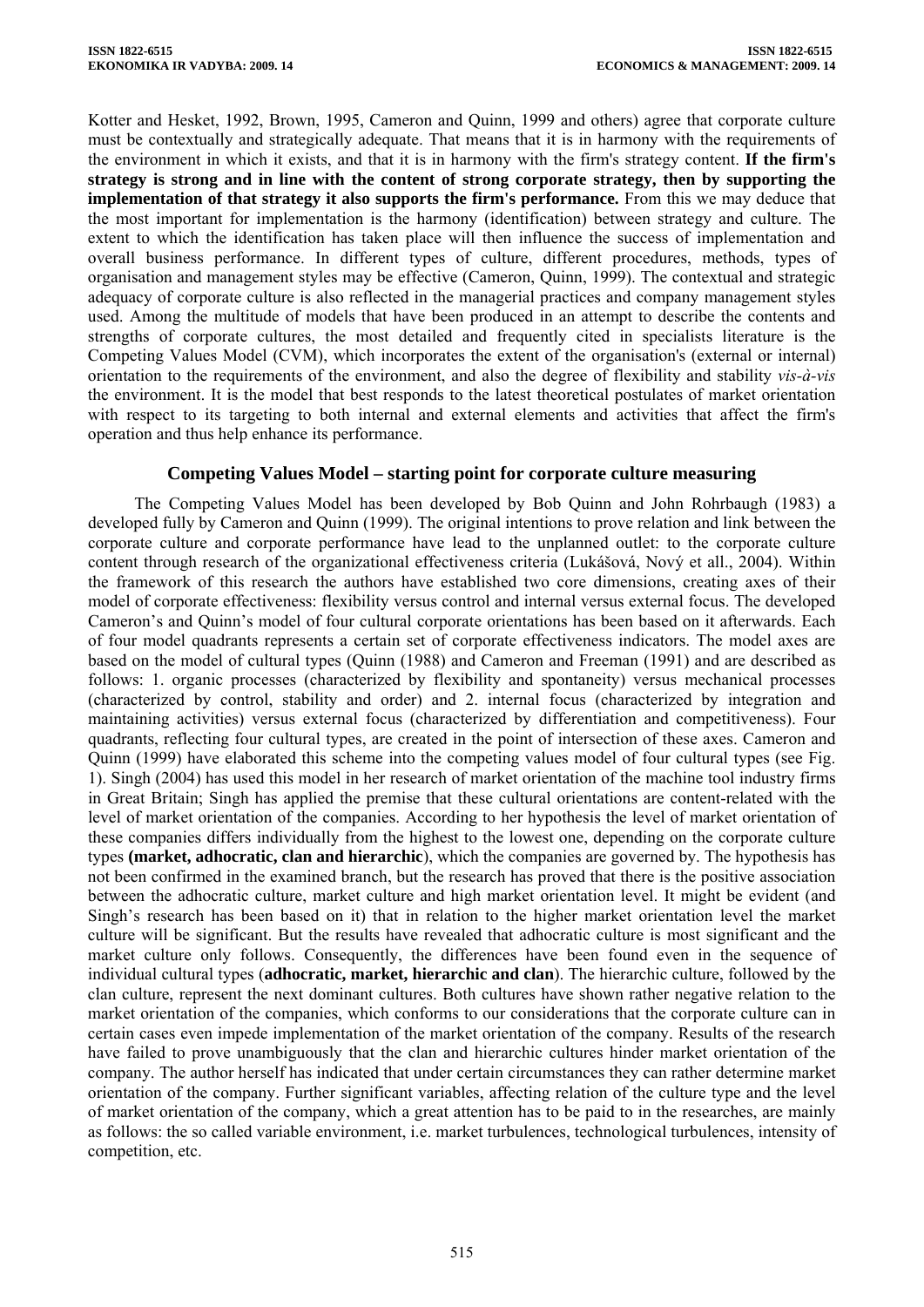

Flexibility and discretion



# **Competing Values Model content, individual cultural types and effectiveness of companies**

**The first** model **dimension** (**flexibility and discretion** versus **stability and control**) reflects that certain companies are effective by being flexible, reflecting change and dynamics of the environment and, on the other side, some other companies are effective by being stable, reflecting strict order and providing control. **The second dimension** (**internal** versus **external orientation**) differentiates the effectiveness criteria emphasizing the internal orientation, integration and uniformity from those, stressing external orientation, differentiation and competition (Lukášová, Nový et all. 2004). Individual quadrants are characterized by **specific objectives** which the company tries to reach and by the **tools** for their reach**.** The latter represent the **third dimension** included in the culture content of individual types (Lukášová, Nový et all., 2004, p.83). Individual quadrants include in particular certain basic elements (assumptions and values) creating the core of the corporate culture. Effectiveness of the companies can be based on different corporate culture contents, provided they conform to the conditions. Homogeneity of the corporate culture content means that the people in the company share the same basic prerequisites, values and behaviour norms. In this case the corporate culture has a strong orientating impact, reflected by conflict-free decision-taking and by smooth communication. In practice such status is unique and rare, culture of mainly the medium-sized and large companies is characterized by existence of subcultures having their specific content. In case of the Competing Values Model we can assume that the corporate culture will become a certain combination of all four cultural types. The Cameron's and Quinn's typology describes the prevailing corporate values, and the related strategic priorities are incorporated in individual cultural types which are also reflected in the prevailing atmosphere, in the style of management and in the criteria of corporate success. This is most probably caused by the fact (Lukášová, Nový et all., 2004) that it has been formulated in relation to search for conditions of corporate effectiveness and that identification of the level of representation of individual cultural types in the corporate culture enables to assess the implicit strategic corporate orientation. Contents of individual cultural types are characterized according to the authors above as follows: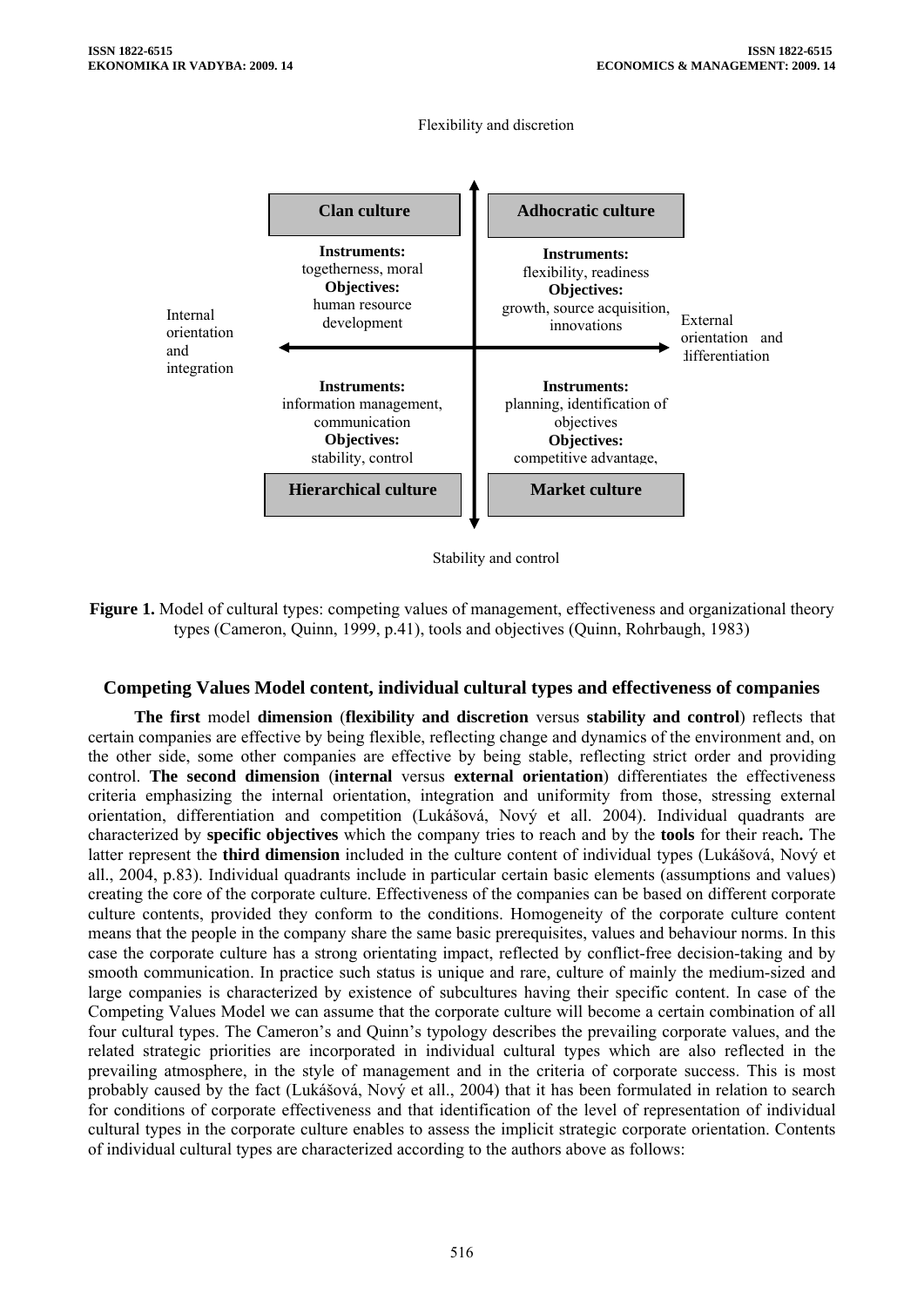**The clan culture** is characterized by a very friendly working environment. Shared values and objectives, "we" consciousness, team thinking are typical for it. It has rather the character of an extended family than of a business entity. The managers play the role of the "parents" and loyalty or tradition pull the company together. Long-time benefit of development of each individual is stressed here. A great importance is vested to solidarity, moral, working environment. The customers are considered the partners. Success is connected with the character of the internal climate and care for the employees.

Hierarchical culture is connected with formalized and structured working environment, where procedures and regulations are pointed out. Formal rules represent the unifying element. The managers are good coordinators and organizers focused on effectiveness. Smooth running of the company is the most important factor. Stability and effectiveness is the supreme objective. Success is characterized as reliability of deliveries, smooth fulfilment of time schedules, low costs.

**Adhocratic culture** is characterized by dynamic business and creative environment. Experiments, innovative approach, thinking and uniqueness put the company together. The managers are charged with support to individual initiative, freedom and creativeness. Innovativeness and capability of adaptation to the turbulent environment is considered success.

**Market culture** characterizes the result-oriented company. Environment of the company is very competitive. Victory orientation is the unifying element. The managers request high performance, they are challenging and measurable objective-oriented. Success is defined by acquisition of the market share and by market penetration.

The market orientation should become the dominant culture pulling the company together. Cultural type to corporate effectiveness relation: the best effectiveness has been established (by relevant researches) in the companies having the prevailing market culture, followed by the companies with adhocratic, clan and hierarchical culture dominance. Thanks to its focus on entrepreneurial spirit, innovativeness and risk, the company with adhocratic culture has a good prerequisite for higher market orientation level, compared with the clan and hierarchic cultures. The clan culture emphasizing tradition, loyalty and internal cohesion leads to inadequate attention paid to the changing market needs and therefore it is possible to draw the conclusion that such company will have a low market orientation level. The company with hierarchic culture, focused on smooth course of operation and foresight of bureaucratic organizing, will also be characterized by a low market orientation level. The facts above have lead us to identifying the hypothesis that the level of corporate market orientation – from the top to the lowest level – is determined by the cultural types in the following sequence: market, adhocratic, clan and hierarchical (see graphic hypothesis interpretation, Fig. 2).



**Figure 2.** Graphic hypothesis interpretation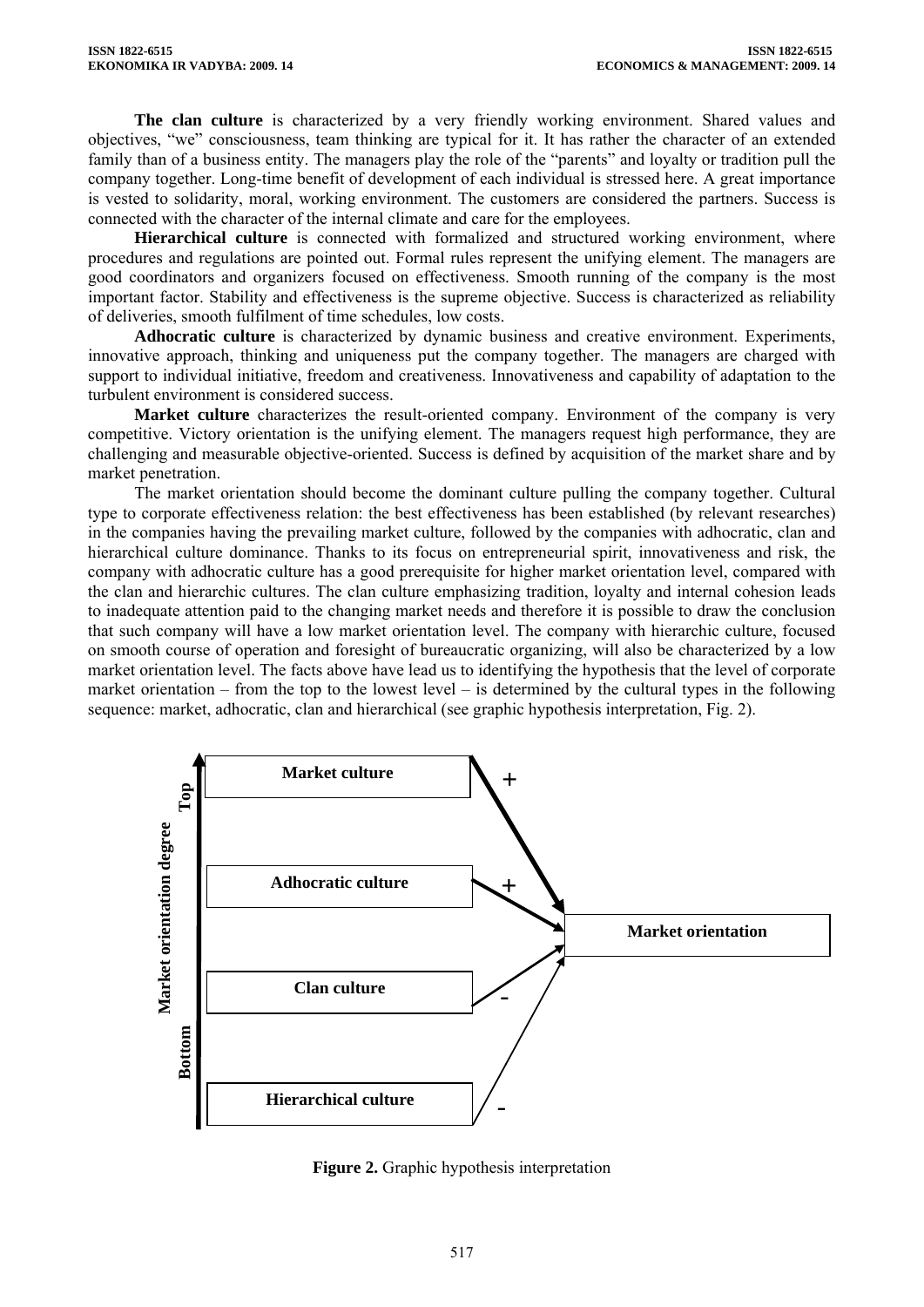### **Research of implementation of market orientation in high-tech firms - selected results**

Within the framework of the research project GA 402/07/1493, during the first six months 2008, the preliminary research, the research term tested the hypotheses by the prepared methods of measurement of the implementation degree of market orientation: by the TO questionnaire and by the OCAI questionnaire. The TO questionnaire has been created for purpose of market orientation degree measurement in the high-tech firms and the typological OCAI questionnaire - for purpose of corporate culture content measurement in the selected companies. The data were acquired from 16 persons of 12 small companies with the number of employees ranging from 1 to 50. The questionnaires were filled in by the members of the top and mediumlevel management.

### *Results concerning cultural types as follows from the OCAI (Organisational Culture Assessment Instrumment) questionnaire*

The OCAI questionnaire was filled in by 16 managers; average values of individual cultural type contents were established by the arithmetic mean. The average level of representation of individual cultural types in the investigated companies is shown by solid black line in the Fig. 3. The preliminary conclusions show, as perceived by the managers of these companies, that the clan culture prevails in them; the clan culture is typical for smaller companies characterized by friendly working environment. A great importance is vested to togetherness, solidarity, moral and working environment. It is characterized by sharing common values. The customer is perceived as the partner and care for the employees is considered the priority and necessary prerequisite for success. The managers' ideas concerning change of the corporate culture do not differ materially. From their point of view it is desirable to increase the degree of the already dominating clan culture, to increase the degree of adhocratic and market culture moderately and to reduce the hierarchic culture. The preliminary results do not confirm the assumption described in the literature source (Singh, 2004) that the adhocratic culture should prevail in the high-tech firms. Testing of validity and reliability of the prepared methods was the main objective of the preliminary research. The preliminary research limits consist in particular in small size of the set and in its focus on small companies only.



**Figure 3.** Reflection of perception of the current and desirable degree of cultural types in small high-tech firms by the management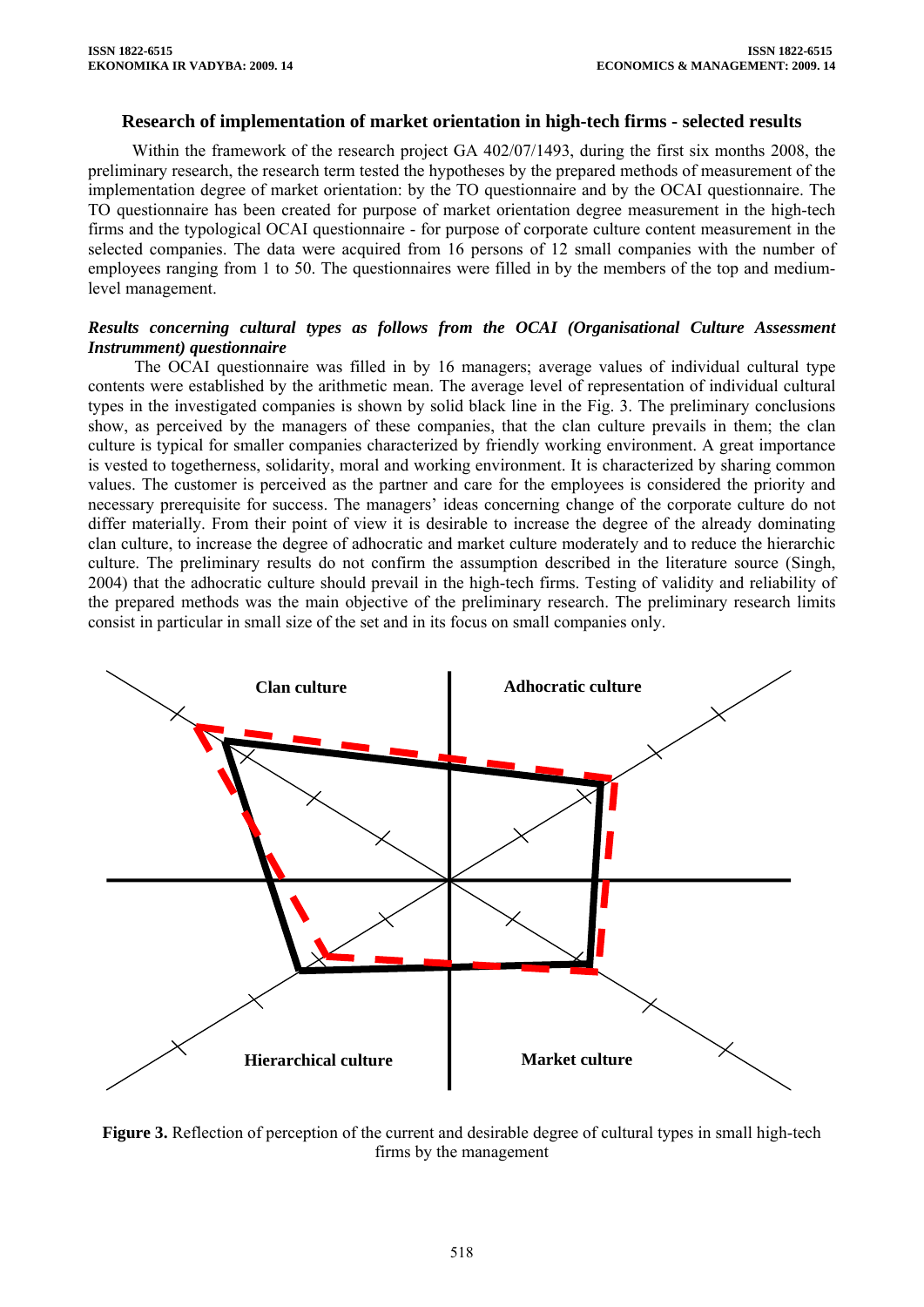#### *Results concerning market orientation degree in high-tech firms*

The market orientation degree in the investigated companies has reached the average value of 4.94 (of the 7-point Likert scale), which indicates the higher average degree of market orientation in the invested companies. The highest average values have been revealed in the internal environment elements (in particular interfunctional coordination and reflecting the knowledge in the decision-making process) and in the sector environment elements (in particular concerning the final customer).

**Table 1.** Average values of market orientation degree by individual elements of measurement

| <b>Elements of measurement</b><br>I. External environment (4 items)<br>II. Aa Final customers (7 items)<br>II. Ab Distributors (7 items)<br>II. B Competitors (5 items)<br>II. C Suppliers (5 items)<br>III. A Reflecting the knowledge on the decision-making process (5)<br>III. B Inter-functional co-ordination (14)<br>III. C Methods of management of the contacts with customers (5) | Mean<br>4.3<br>4.96<br>4.62<br>4.26<br>4.27<br>5.29<br>5.74<br>4.26 |                           |      |
|---------------------------------------------------------------------------------------------------------------------------------------------------------------------------------------------------------------------------------------------------------------------------------------------------------------------------------------------------------------------------------------------|---------------------------------------------------------------------|---------------------------|------|
|                                                                                                                                                                                                                                                                                                                                                                                             |                                                                     | <b>Total MO</b>           | 4.94 |
|                                                                                                                                                                                                                                                                                                                                                                                             |                                                                     | Company performance       |      |
|                                                                                                                                                                                                                                                                                                                                                                                             |                                                                     | Market information (3)    | 4.84 |
|                                                                                                                                                                                                                                                                                                                                                                                             |                                                                     | Financial information (2) | 439  |

Average values of results point out to higher level at following items of external, sector and internal environment. They indicate, mainly with respect to external environment, that in spite of the fact that reviewed companies regularly monitor changes in environment and use tools of strategic management, the values of these items oscillate only in the average around the value (5.0), and only at two following items analyzing changes, opportunities and threats in macroeconomic environment. In sector environment higher average value (6.0) occurred in the area of final customers, only at one item, which analyze the application of individual approach to customers. The highest average values occurred at more items of individual field of internal environment. In consideration of the fact that reviewed sample contained small companies (measured by number of employees), there was high pre-requisite for higher values in the area of the analysis of interfunctional coordination. Positive is the fact that items from this field point out to professional approach to employees. Employees in these companies are paid the attention (their comments are analyzed, attention is paid to their development and education. Each employee knows his/her competence and responsibilities, objectives supporting strategic plans of the company are discussed with them; there is a positive approach to innovations, flexibility is appreciated, the effort in ethical aspect of business can be seen etc.).

*On the other side the results showed us very low average value as regards following items of external, sectoral and internal environment : Low level of cooperation with universities and research institutions was noted in external environment. Furthermore, companies participate too little on projects referring to their economic usefulness towards society. In sector environment the sum of average values shows on large reserves in the area of behavior of companies towards customers (especially in the field of monitoring and analyzing of existing and potential customers, f.e. factors influencing their purchasing process, monitoring of order, level of customer satisfaction etc.). The same can be stated on other subjects from sector environments. The weakness is the area of the mapping of competitors and suppliers.* 

### **Discussion and Conclusion**

Results referring to market orientation are rather low in overall evaluation with respect to maximally achievable value. Overall value of market orientation of reviewed companies makes it evident (4.33). Indicators of financial situation of these companies also show low average value (3.84). For the interpretation of results further, more detail analysis shall be necessary, analyzing individual items fulfilling the content of elements and their analyzing to individual types of company culture and their contents. With respect to the size of the sample, these selected results can be considered as orientational and they are discussed in this paper mainly because of the fact that just these contents of individual items, areas and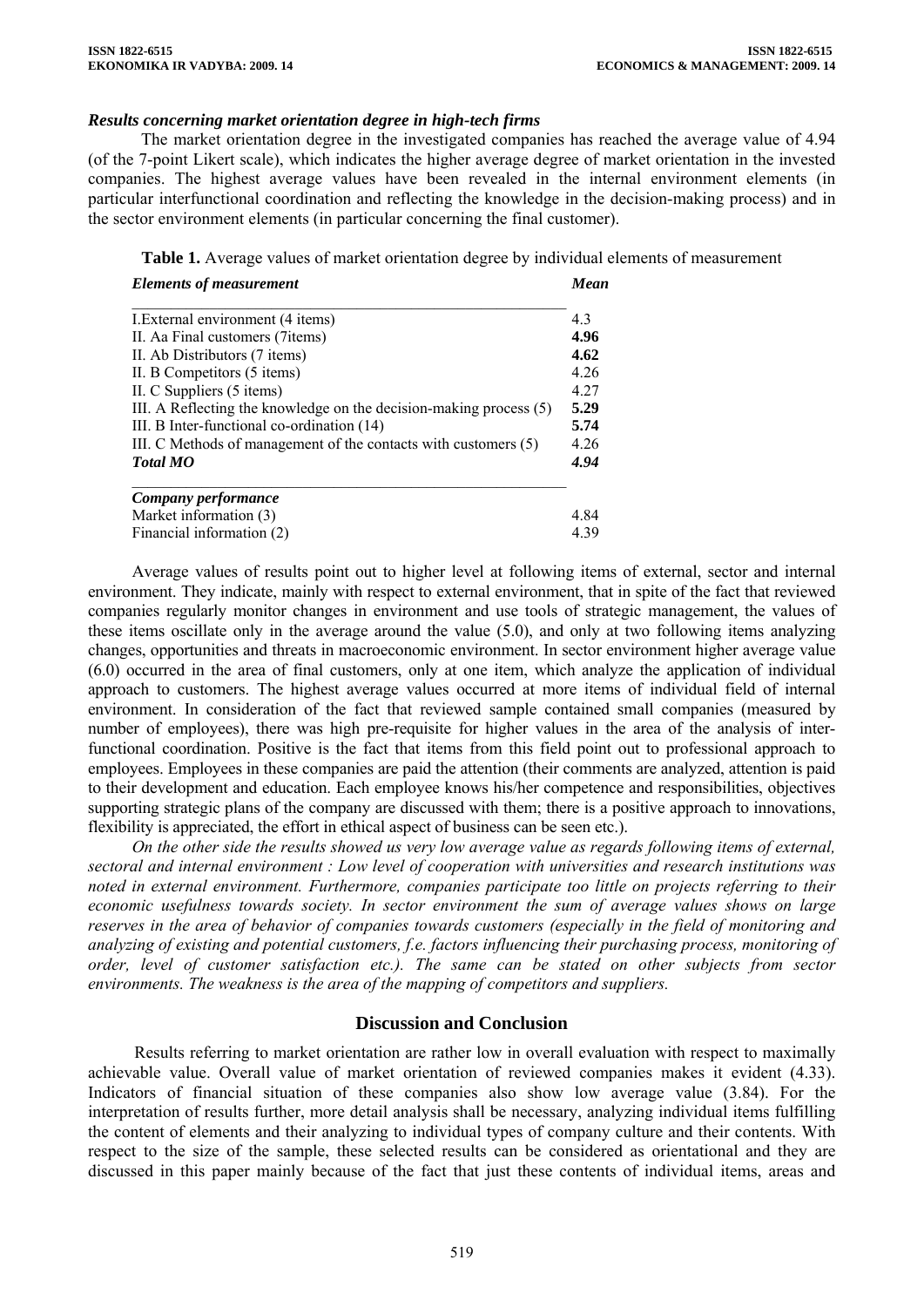elements point out to typical patterns of behavior of reviewed companies. They are outer, visible demonstration of the behavior of the company in the market. Respondents, representatives of companies, by their attitude to individual statements refer to the fact in what level they share the contents of these statements, by which can be subsequently measured the strength of company culture. For the evaluation of the strength of company culture (this sharing by employees) it is necessary to collect, analyze and compare data from more employees of one company (their number depends on the number of employees, i.e. company size). Premise is valid - the more employees from one company, the more accurate picture can be achieved on the level of implementation of market orientation in the company. Market orientation of the company is nowadays considered as the concept of the approach of the company to the market, and is the matter of the whole company how such concept shall be adopted by its employees. Company management, being the bearer of strategic ideas and their implementation in the company, plays the key role with establishment and implementation of strategic concepts. Based on this reason it would be advisable to focus the data collection on this target group in the companies. By analyzing of the share of the patterns of behavior of company representatives towards environment (expressed by the models of market orientation) can be searched mutual relations and links between implementation of market orientation and content of individual types of company culture.

The basis of effectiveness of companies can be various contents of company culture, shall they comply with conditions. Homogeneity of the contents of company culture means that people in the company share identical basic pre-requisites, values and behavioral standards. In such case, the company culture has strong directing influence, demonstrated by smooth communication and decision-making without conflicts. Such status is rare in reality, especially in medium and large companies are the company culture characteristic by the existence of sub-cultures, having their specific contents. With respect to model of competing values we can assume that company culture shall be a certain combination of all four cultural types. Should the company culture be market one, i.e. oriented to market, then among basic pre-requisites shared by company members should belong f.e. that company is influenced by environment, in which it operates; is able to detect, analyze and respond to environmental influences; is able to satisfy needs of key stakeholders (customers, suppliers, agents etc.). Among basic, by company acknowledged and by company members shared values should belong values such as: team work, highly competitive and result orientation, high internal and external orientation, aggression in relation to market, success, flexibility, intra-functional cooperation etc., with these values should then correspond standards of behavior in the company (continuous monitoring and measurement of market success, innovativeness and flexibility in relation to the market- nonbureaucratic problem solving, openness in communication related to the market - interfunctional coordination, orientation to quality with respect to market, speed in respect to market, acknowledgement of employees with respect to market etc.). *Above indicated content characteristics of company culture are key ones for the company to be oriented to the market. It is important so as corresponding method of thinking is shared in the whole company, projected in all company levels.* Shall not this be the case, or if the level of sharing is low, then the contents of individual statements can be considered as barriers of successful implementation of marketing orientation in the company. Analyzing of links between represented types of company culture in the companies with individual elements, fields and components of market orientation are the way for revealing of barriers of successful implementation of market orientation in companies. Preliminary results show that clan company culture prevails in reviewed companies, which - according to theoretical starting points - can negatively influence the implementation of market orientation. It is characterized by very friendly working environment. Typical is the sharing of values and objectives, the awareness of "we", team thinking. It has rather a feature of larger family than business subject. Managers play the role of "parents" and the glue of the company is loyalty or tradition. Long-term benefit of development of every individual is stressed. The importance is attributed to solidarity, moral, working environment. Customers are viewed as partners. Success is linked with the character of internal climate and care for employees. Strong emphasis on internal focus can be in many cases the barrier, preventing the receiving of information from changing environment and necessary changes, resulting from them. The same can be applied to the contents of hierarchical culture, which was the second dominant type. Formalized procedures and structured working environment, in which procedures and instructions are stressed, are characteristic content of hierarchical culture. Formal rules are cementing element. Managers are good coordinators and organizers, focusing on effectiveness. The most important is trouble-free operation of the company. The objective is stability and effectiveness. Success is characterized as the reliability of deliveries, smooth fulfillment of schedules, low costs. Confirmation of negative influence of both types to the